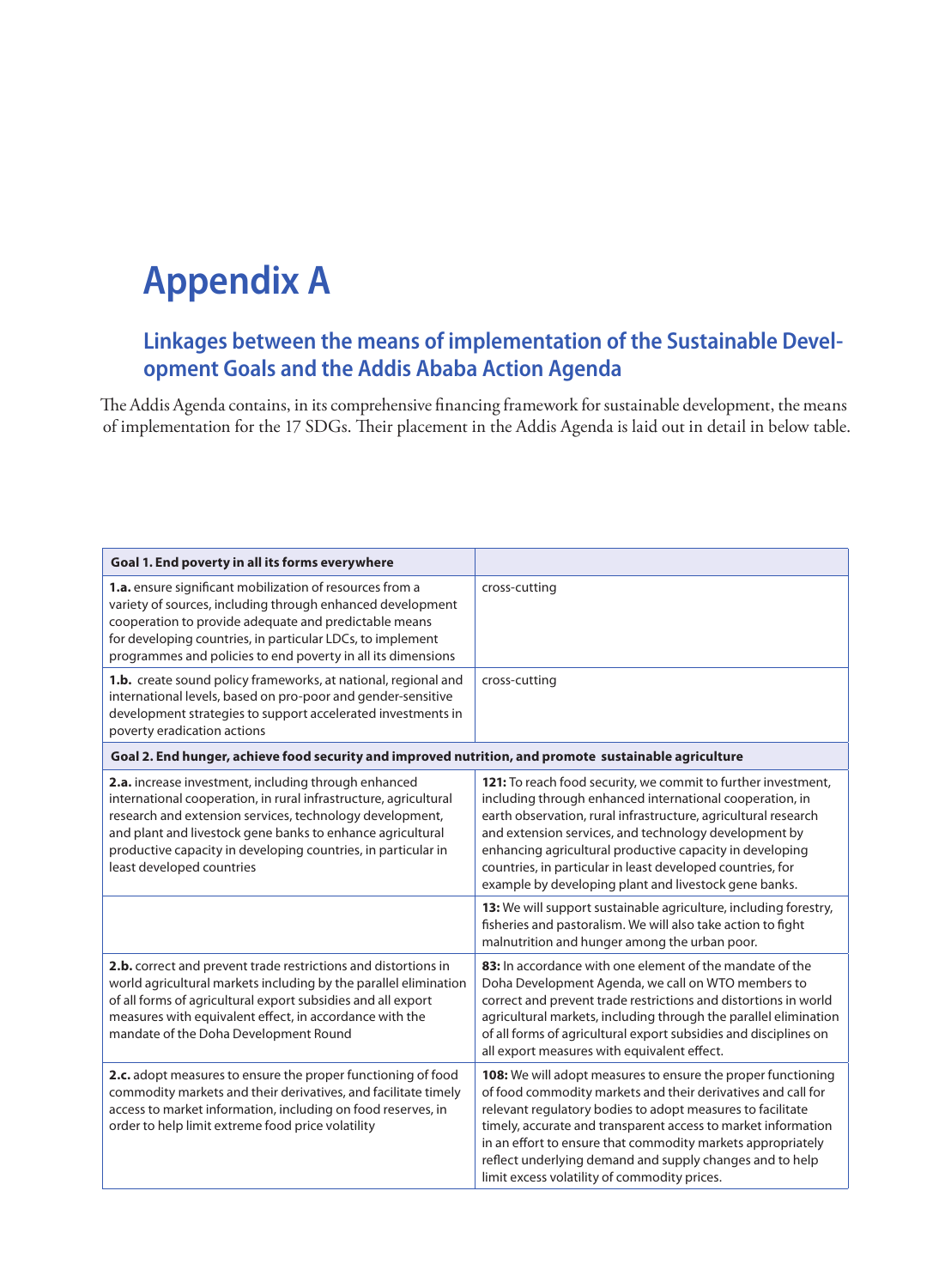| Goal 3. Ensure healthy lives and promote well-being for all at all ages                                                                                                                                                                                                                                                                                                                        |                                                                                                                                                                                                                                                                                                                                                                                                                                                                                                                                                                                                                                                                                                                                                       |
|------------------------------------------------------------------------------------------------------------------------------------------------------------------------------------------------------------------------------------------------------------------------------------------------------------------------------------------------------------------------------------------------|-------------------------------------------------------------------------------------------------------------------------------------------------------------------------------------------------------------------------------------------------------------------------------------------------------------------------------------------------------------------------------------------------------------------------------------------------------------------------------------------------------------------------------------------------------------------------------------------------------------------------------------------------------------------------------------------------------------------------------------------------------|
| 3.a. strengthen implementation of the Framework Convention<br>on Tobacco Control in all countries as appropriate                                                                                                                                                                                                                                                                               | 77: Parties to the World Health Organization Framework<br>Convention on Tobacco Control will also strengthen<br>implementation of the Convention in all countries, as<br>appropriate, and will support mechanisms to raise awareness<br>and mobilize resources.                                                                                                                                                                                                                                                                                                                                                                                                                                                                                       |
|                                                                                                                                                                                                                                                                                                                                                                                                | 32: We recognize, in particular, that, as part of a comprehensive<br>strategy of prevention and control, price and tax measures on<br>tobacco can be an effective and important means to reduce<br>tobacco consumption and health-care costs, and represent<br>a revenue stream for financing for development in many<br>countries;                                                                                                                                                                                                                                                                                                                                                                                                                   |
| 3.b. support research and development of vaccines and<br>medicines for the communicable and non-communicable<br>diseases that primarily affect developing countries                                                                                                                                                                                                                            | 121: We will support research and development of vaccines<br>and medicines, as well as preventive measures and treatments<br>for the communicable and non communicable diseases, in<br>particular those that disproportionately impact developing<br>countries.                                                                                                                                                                                                                                                                                                                                                                                                                                                                                       |
| 3.b. cont.:  provide access to affordable essential medicines<br>and vaccines, in accordance with the Doha Declaration on the<br>TRIPs Agreement and Public Health, which affirms the right<br>of developing countries to use to the full the provisions in the<br>TRIPS agreement regarding flexibilities to protect public health<br>and, in particular, provide access to medicines for all | 86: We reaffirm the right of WTO members to take advantage<br>of the flexibilities in the WTO Agreement on Trade-Related<br>Aspects of Intellectual Property Rights (TRIPS) and reaffirm<br>that the TRIPS Agreement does not and should not prevent<br>members from taking measures to protect public health. To<br>this end, we would urge all WTO members that have not yet<br>accepted the amendment of the TRIPS Agreement allowing<br>improved access to affordable medicines for developing<br>countries to do so by the deadline of the end of 2015                                                                                                                                                                                           |
|                                                                                                                                                                                                                                                                                                                                                                                                | 121: We will support research and development of vaccines<br>and medicines  We will support relevant initiatives, such as<br>Gavi, the Vaccine Alliance, which incentivizes innovation while<br>expanding access in developing countries.                                                                                                                                                                                                                                                                                                                                                                                                                                                                                                             |
| 3.c. increase substantially health financing and the<br>recruitment, development and training and retention of<br>the health workforce in developing countries, especially in<br>LDCs and SIDS                                                                                                                                                                                                 | 77: We commit to  substantially increase health financing<br>and the recruitment, development, training and retention of<br>the health workforce in developing countries, especially in<br>least developed countries and small island developing States.                                                                                                                                                                                                                                                                                                                                                                                                                                                                                              |
| 3.d. strengthen the capacity of all countries, particularly<br>developing countries, for early warning, risk reduction, and<br>management of national and global health risks                                                                                                                                                                                                                  | 77: We commit to strengthening the capacity of countries,<br>in particular developing countries, for early warning, risk<br>reduction and management of national and global health<br>risks  in developing countries, especially in least developed<br>countries and small island developing States.                                                                                                                                                                                                                                                                                                                                                                                                                                                  |
| Goal 4. Ensure inclusive and equitable quality education and promote life-long learning opportunities for all                                                                                                                                                                                                                                                                                  |                                                                                                                                                                                                                                                                                                                                                                                                                                                                                                                                                                                                                                                                                                                                                       |
| 4.a. build and upgrade education facilities that are child,<br>disability and gender sensitive and provide safe, non-violent,<br>inclusive and effective learning environments for all                                                                                                                                                                                                         | 78: Achieving sustainable development of delivering quality<br>education to all girls and boys  will require  providing safe,<br>non-violent, inclusive and effective learning environments for<br>all. We will scale up investments and international cooperation<br>to allow all children to complete free, equitable, inclusive and<br>quality early childhood, primary and secondary education,<br>including through scaling-up and strengthening initiatives,<br>such as the Global Partnership for Education. We commit<br>to upgrading education facilities that are child, disability<br>and gender sensitive, including through international<br>cooperation, especially in least developed countries and small<br>island developing States. |
| 4.b. by 2020 substantially expand globally the number of<br>scholarships for developing countries in particular LDCs,<br>SIDS and African countries to enrol in higher education,<br>including vocational training, ICT, technical, engineering<br>and scientific programmes in developed countries and other<br>developing countries                                                          | 119: We will increase the number of scholarships available to<br>students in developing countries to enrol in higher education.                                                                                                                                                                                                                                                                                                                                                                                                                                                                                                                                                                                                                       |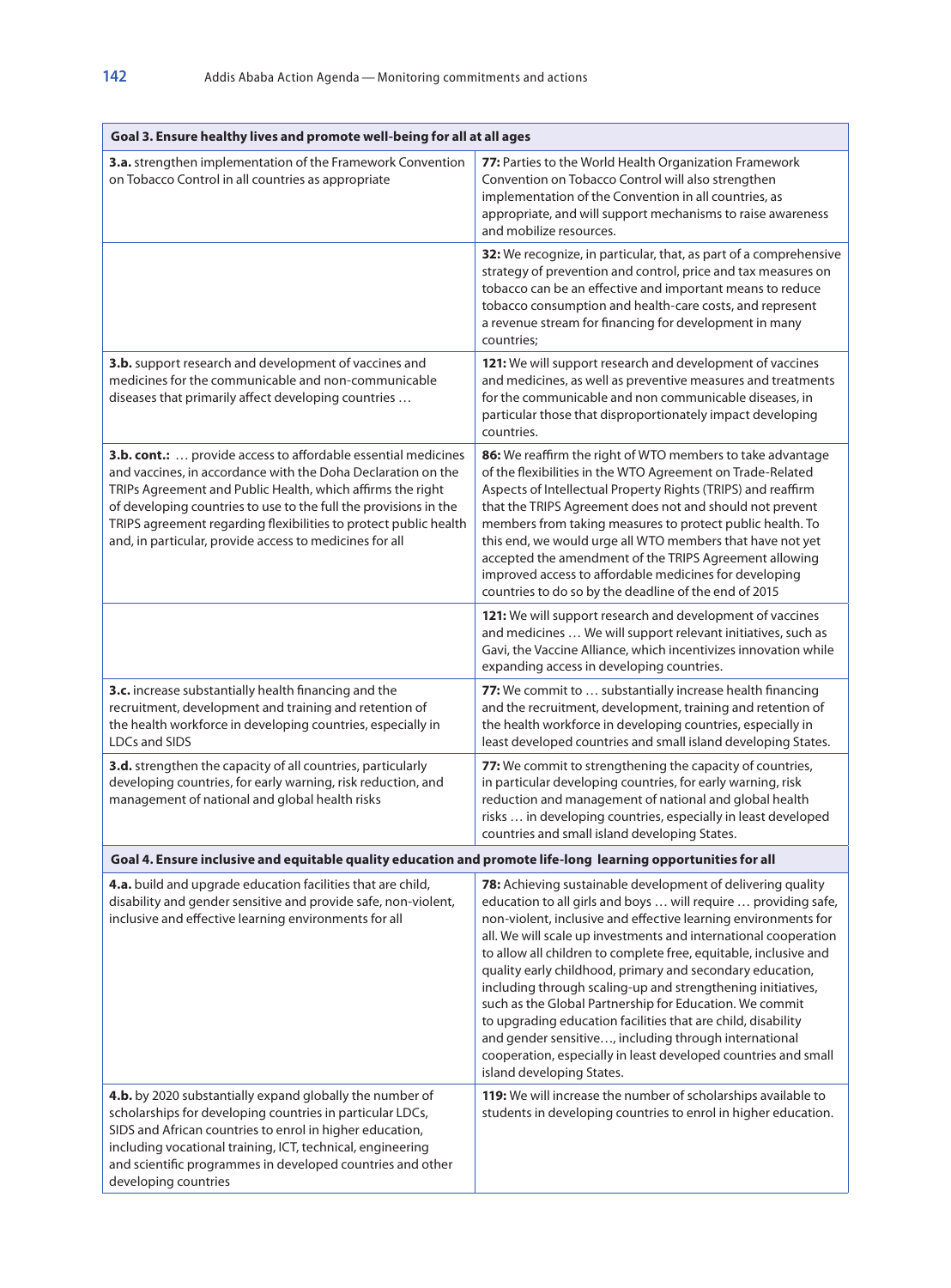| 4.c. by 2030 substantially increase globally the supply of<br>qualified teachers, including through international cooperation<br>for teacher training in developing countries, especially<br><b>LDCs and SIDS</b>                                                                                          | 78: We commit to  increasing the percentage of qualified<br>teachers in developing countries, including through<br>international cooperation, especially in least developed<br>countries and small island developing States.                                                                                                                                                                                                                                       |
|------------------------------------------------------------------------------------------------------------------------------------------------------------------------------------------------------------------------------------------------------------------------------------------------------------|--------------------------------------------------------------------------------------------------------------------------------------------------------------------------------------------------------------------------------------------------------------------------------------------------------------------------------------------------------------------------------------------------------------------------------------------------------------------|
| Goal 5. Achieve gender equality and empower all women and girls                                                                                                                                                                                                                                            |                                                                                                                                                                                                                                                                                                                                                                                                                                                                    |
| 5.a. undertake reforms to give women equal rights to<br>economic resources, as well as access to ownership and<br>control over land and other forms of property, financial<br>services, inheritance, and natural resources in accordance with<br>national laws                                             | 41: We resolve to undertake legislation and administrative<br>reforms to give women equal rights with men to economic<br>resources, including access to ownership and control over<br>land and other forms of property, credit, inheritance, natural<br>resources and appropriate new technology.                                                                                                                                                                  |
|                                                                                                                                                                                                                                                                                                            | 6: We recommit to adopting and strengthening sound policies<br>and enforceable legislation and transformative actions  to<br>ensure women's equal rights, access and opportunities for<br>participation and leadership in the economy and to eliminate<br>gender-based violence and discrimination in all its forms;                                                                                                                                               |
| 5.b. enhance the use of enabling technologies, in particular<br>ICT, to promote women's empowerment                                                                                                                                                                                                        | 114: We will promote the development and use of information<br>and communications technology (ICT) infrastructure, as well as<br>capacity-building  We will promote access to technology and<br>science for women, youth and children.                                                                                                                                                                                                                             |
| 5.c. adopt and strengthen sound policies and enforceable<br>legislation for the promotion of gender equality and the<br>empowerment of all women and girls at all levels                                                                                                                                   | 6: We recommit to adopting and strengthening sound policies<br>and enforceable legislation and transformative actions for<br>the promotion of gender equality and women's and girls'<br>empowerment at all levels                                                                                                                                                                                                                                                  |
| Goal 6. Ensure availability and sustainable management of water and sanitation for all                                                                                                                                                                                                                     |                                                                                                                                                                                                                                                                                                                                                                                                                                                                    |
| 6.a. by 2030, expand international cooperation and capacity-<br>building support to developing countries in water and<br>sanitation related activities and programmes, including<br>water harvesting, desalination, water efficiency, wastewater<br>treatment, recycling and reuse technologies            | 115: We call for enhanced international support and<br>establishment of multi stakeholder partnerships for<br>implementing effective and targeted capacity-building<br>in developing countries  to support national plans to<br>implement all the sustainable development goals  It is also<br>critical to reinforce national efforts in capacity-building in<br>developing countries in such areas as  water and sanitation<br>related activities and programmes. |
|                                                                                                                                                                                                                                                                                                            | 34. We will support cities and local authorities of developing<br>countries, particularly in least developed countries and<br>small island developing States, in implementing resilient<br>and environmentally sound infrastructure, including energy,<br>transport, water and sanitation                                                                                                                                                                          |
| 6.b. support and strengthen the participation of local<br>communities for improving water and sanitation management                                                                                                                                                                                        | 34 (cont):  In these efforts, we will encourage the<br>participation of local communities in decisions affecting<br>their communities, such as in improving drinking water and<br>sanitation management.                                                                                                                                                                                                                                                           |
| Goal 7. Ensure access to affordable, reliable, sustainable, and modern energy for all                                                                                                                                                                                                                      |                                                                                                                                                                                                                                                                                                                                                                                                                                                                    |
| 7.a. by 2030 enhance international cooperation to facilitate<br>access to clean energy research and technologies, including<br>renewable energy, energy efficiency, and advanced and<br>cleaner fossil fuel technologies, and promote investment in<br>energy infrastructure and clean energy technologies | 49: We will promote both public and private investment in<br>energy infrastructure and clean energy technologies including<br>carbon capture and storage technologies  We will enhance<br>international cooperation to provide adequate support and<br>facilitate access to clean energy research and technology                                                                                                                                                   |
| 7.b. by 2030 expand infrastructure and upgrade technology<br>for supplying modern and sustainable energy services for all<br>in developing countries, particularly LDCs, SIDS and LLDCs, in<br>accordance with their respective programmes of support                                                      | 49 cont: We will  expand infrastructure and upgrade<br>technology for supplying modern and sustainable energy<br>services to all developing countries, in particular least<br>developed countries and small island developing States.                                                                                                                                                                                                                              |
| Goal 8. Promote sustained, inclusive and sustainable economic growth, full and productive employment and decent<br>work for all                                                                                                                                                                            |                                                                                                                                                                                                                                                                                                                                                                                                                                                                    |
| 8.a. increase Aid for Trade support for developing countries,<br>particularly LDCs, including through the Enhanced Integrated<br>Framework for LDCs                                                                                                                                                        | 90: We will focus Aid for Trade on developing countries, in<br>particular least developed countries, including through the<br>Enhanced Integrated Framework for Trade-Related Technical                                                                                                                                                                                                                                                                            |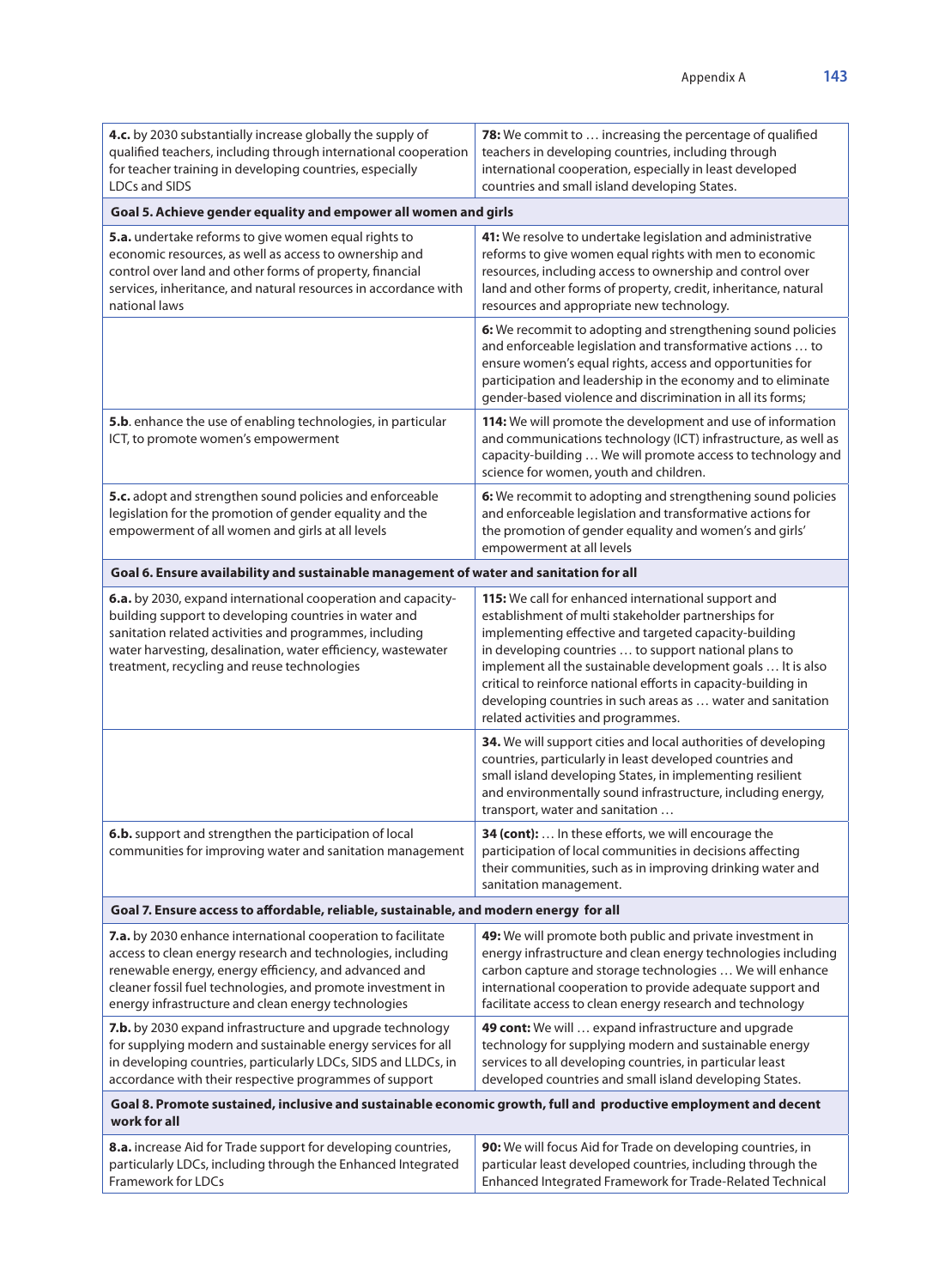|                                                                                                                                                                                                                                             | Assistance to Least Developed Countries. We will strive to<br>allocate an increasing proportion of Aid for Trade going to<br>least developed countries, provided according to development<br>cooperation effectiveness principles.                                                                                                                                                                                                                                                                                                                                                                                                                      |
|---------------------------------------------------------------------------------------------------------------------------------------------------------------------------------------------------------------------------------------------|---------------------------------------------------------------------------------------------------------------------------------------------------------------------------------------------------------------------------------------------------------------------------------------------------------------------------------------------------------------------------------------------------------------------------------------------------------------------------------------------------------------------------------------------------------------------------------------------------------------------------------------------------------|
| 8.b. by 2020 develop and operationalize a global strategy for<br>youth employment and implement the ILO Global Jobs Pact                                                                                                                    | 16: We also commit to developing and operationalizing,<br>by 2020, a global strategy for youth employment and<br>implementing the International Labour Organization (ILO)<br>Global Jobs Pact.                                                                                                                                                                                                                                                                                                                                                                                                                                                          |
| Goal 9. Build resilient infrastructure, promote inclusive and sustainable industrialization and foster innovation                                                                                                                           |                                                                                                                                                                                                                                                                                                                                                                                                                                                                                                                                                                                                                                                         |
| <b>9.a.</b> facilitate sustainable and resilient infrastructure<br>development in developing countries through enhanced<br>financial, technological and technical support to African<br>countries, LDCs, LLDCs and SIDS                     | 14: To bridge the global infrastructure gap, including the \$1<br>trillion to \$1.5 trillion annual gap in developing countries,<br>we will facilitate development of sustainable, accessible and<br>resilient quality infrastructure in developing countries through<br>enhanced financial and technical support  As a key pillar<br>to meet the sustainable development goals, we call for the<br>establishment of a global infrastructure forum to identify and<br>address infrastructure and capacity gaps in particular in least<br>developed countries, landlocked developing countries, small<br>island developing States and African countries. |
|                                                                                                                                                                                                                                             | 34. We will support cities and local authorities of developing<br>countries, particularly in least developed countries and small<br>island developing States, in implementing resilient and<br>environmentally sound infrastructure                                                                                                                                                                                                                                                                                                                                                                                                                     |
| 9.b. support domestic technology development, research<br>and innovation in developing countries including by ensuring<br>a conducive policy environment for inter alia industrial<br>diversification and value addition to commodities     | 116: We will craft policies that incentivize the creation of<br>new technologies, that incentivize research and that support<br>innovation in developing countries. We recognize the<br>importance of an enabling environment at all levels, including<br>enabling regulatory and governance frameworks, in nurturing<br>science, innovation, the dissemination of technologies,<br>particularly to micro, small and medium-sized enterprises,<br>as well as industrial diversification and value added to<br>commodities.                                                                                                                              |
| 9.c. significantly increase access to ICT and strive to provide<br>universal and affordable access to internet in LDCs by 2020                                                                                                              | 114: We will promote the development and use of information<br>and communications technology (ICT) infrastructure, as well<br>as capacity-building, particularly in least developed countries,<br>landlocked developing countries and small island developing<br>States, including rapid universal and affordable access to the<br>Internet.                                                                                                                                                                                                                                                                                                            |
| Goal 10. Reduce inequality within and among countries                                                                                                                                                                                       |                                                                                                                                                                                                                                                                                                                                                                                                                                                                                                                                                                                                                                                         |
| 10.a. implement the principle of special and differential<br>treatment for developing countries, in particular least<br>developed countries, in accordance with WTO agreements                                                              | 84: Members of WTO will continue to implement the<br>provisions of special and differential treatment for developing<br>countries, in particular least developed countries, in<br>accordance with WTO agreements.                                                                                                                                                                                                                                                                                                                                                                                                                                       |
| 10.b. encourage ODA and financial flows, including foreign<br>direct investment, to states where the need is greatest,<br>in particular LDCs, African countries, SIDS, and LLDCs, in<br>accordance with their national plans and programmes | 52: We recognize the importance of focusing the most<br>concessional resources on those with the greatest needs and<br>least ability to mobilize other resources. In this regard we note<br>with great concern the decline in the share of ODA to least<br>developed countries and commit to reversing this decline.                                                                                                                                                                                                                                                                                                                                    |
|                                                                                                                                                                                                                                             | 45: We recognize the important contribution that direct<br>investment, including foreign direct investment, can make<br>to sustainable development, particularly when projects are<br>aligned with national and regional sustainable development<br>strategies  We will  incentivize foreign direct investment to<br>developing countries, particularly least developed countries,<br>landlocked developing countries, small island developing<br>States and countries in conflict and post-conflict situations;                                                                                                                                        |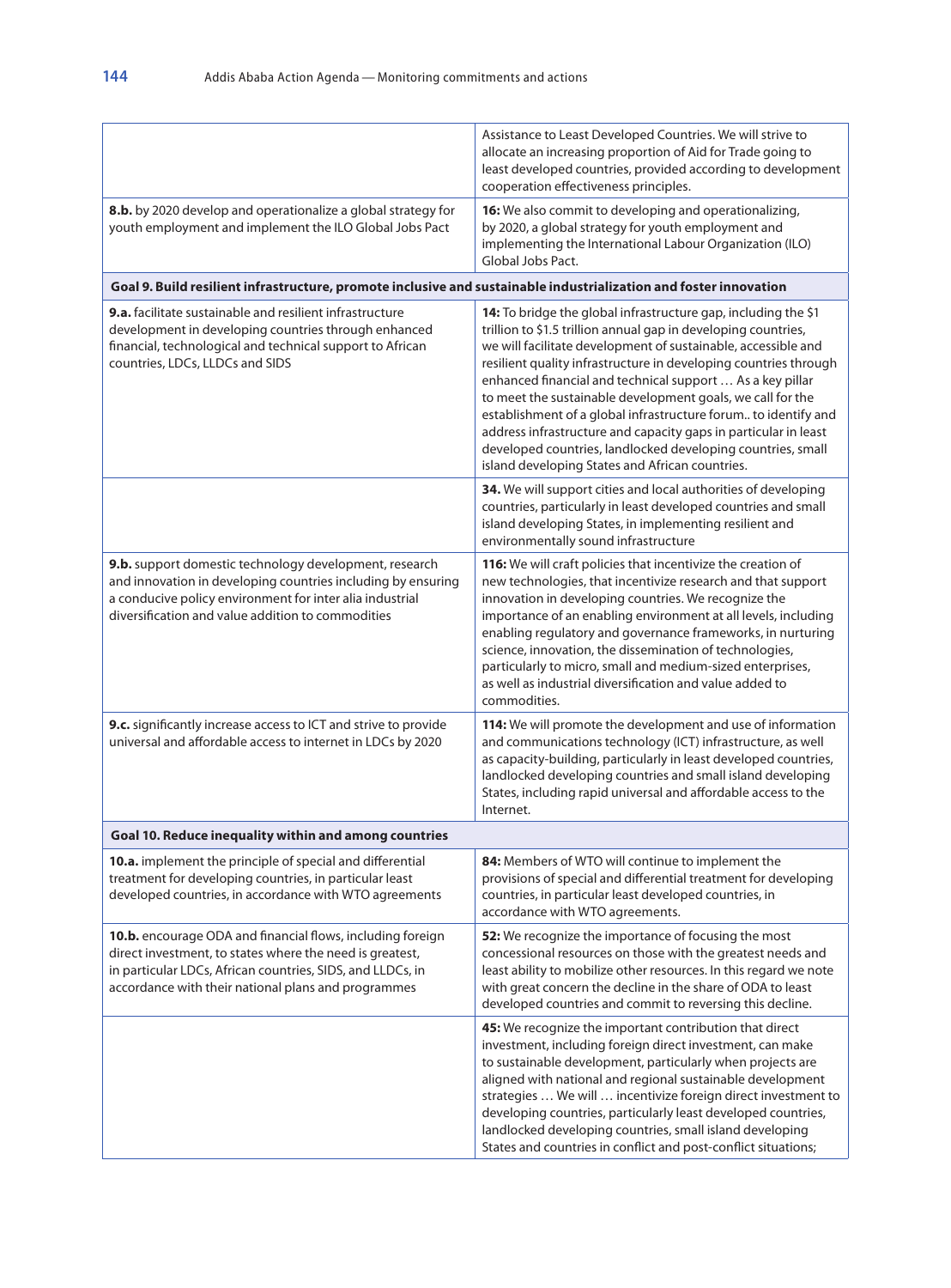| 10.c. by 2030, reduce to less than 3% the transaction costs of<br>migrant remittances and eliminate remittance corridors with<br>costs higher than 5%                                                                                                                                                                                                                                                                                                                                                                                                  | 40: We will work towards reducing the average transaction<br>cost of migrant remittances by 2030 to less than 3 per cent of<br>the amount transferred. We are particularly concerned with<br>the cost of remittances in certain low volume and high cost<br>corridors. We will work to ensure that no remittance corridor<br>requires charges higher than 5 per cent by 2030, mindful of<br>the need to maintain adequate service coverage, especially for<br>those most in need.                                                                                                          |
|--------------------------------------------------------------------------------------------------------------------------------------------------------------------------------------------------------------------------------------------------------------------------------------------------------------------------------------------------------------------------------------------------------------------------------------------------------------------------------------------------------------------------------------------------------|--------------------------------------------------------------------------------------------------------------------------------------------------------------------------------------------------------------------------------------------------------------------------------------------------------------------------------------------------------------------------------------------------------------------------------------------------------------------------------------------------------------------------------------------------------------------------------------------|
| Goal 11. Make cities and human settlements inclusive, safe, resilient and sustainable                                                                                                                                                                                                                                                                                                                                                                                                                                                                  |                                                                                                                                                                                                                                                                                                                                                                                                                                                                                                                                                                                            |
| 11.a. support positive economic, social and environmental<br>links between urban, peri-urban and rural areas by<br>strengthening national and regional development planning                                                                                                                                                                                                                                                                                                                                                                            | 34: We will enhance inclusive and sustainable urbanization and<br>strengthen economic, social and environmental links between<br>urban, peri-urban and rural areas by strengthening national<br>and regional development planning, within the context of<br>national sustainable development strategies.                                                                                                                                                                                                                                                                                   |
| 11.b. by 2020, substiantially increase the number of cities and<br>human settlements adopting and implementing integrated<br>policies and plans towards inclusion, resource efficiency,<br>mitigation and adaptation to climate change, resilience to<br>disasters, develop and implement in line with the Sendai<br>Framework for Disaster Risk Reduction 2015-2030, holistic<br>disaster risk management at all levels                                                                                                                               | 34: By 2020, we will increase the number of cities and<br>human settlements adopting and implementing integrated<br>policies and plans towards inclusion, resource efficiency,<br>mitigation and adaptation to climate change, and resilience to<br>disasters. We will develop and implement holistic disaster risk<br>management at all levels in line with the Sendai Framework.<br>In this regard, we will support national and local capacity for<br>prevention, adaptation and mitigation of external shocks and<br>risk management.                                                  |
| 11.c. support least developed countries, including through<br>financial and technical assistance, for sustainable and resilient<br>buildings utilizing local materials                                                                                                                                                                                                                                                                                                                                                                                 | 34: We therefore commit to scaling up international<br>cooperation to strengthen capacities of municipalities<br>and other local authorities. We will support cities and local<br>authorities of developing countries, particularly in least<br>developed countries and small island developing States,<br>in implementing resilient and environmentally sound<br>infrastructure, including energy, transport, water and sanitation,<br>and sustainable and resilient buildings using local materials.                                                                                     |
| Goal 12. Ensure sustainable consumption and production patterns                                                                                                                                                                                                                                                                                                                                                                                                                                                                                        |                                                                                                                                                                                                                                                                                                                                                                                                                                                                                                                                                                                            |
| 12.a. support developing countries to strengthen their<br>scientific and technological capacities to move towards more<br>sustainable patterns of consumption and production                                                                                                                                                                                                                                                                                                                                                                           | 120: We will continue to support developing countries to<br>strengthen their scientific, technological and innovative<br>capacity to move towards more sustainable patterns<br>of consumption and production, including through<br>implementation of the 10-year framework of programmes on<br>sustainable consumption and production patterns.                                                                                                                                                                                                                                            |
| 12.b. develop and implement tools to monitor sustainable<br>development impacts for sustainable tourism which creates<br>jobs, promotes local culture and products                                                                                                                                                                                                                                                                                                                                                                                     | 129: We will seek to develop and implement tools to<br>mainstream sustainable development, as well as to monitor<br>sustainable development impacts for different economic<br>activities, including for sustainable tourism.                                                                                                                                                                                                                                                                                                                                                               |
| 12.c. rationalize inefficient fossil fuel subsidies that encourage<br>wasteful consumption by removing market distortions,<br>in accordance with national circumstances, including by<br>restructuring taxation and phasing out those harmful<br>subsidies, where they exist, to reflect their environmental<br>impacts, taking fully into account the specific needs and<br>conditions of developing countries and minimizing the<br>possible adverse impacts on their development in a manner<br>that protects the poor and the affected communities | <b>31:</b> We reaffirm the commitment to rationalize inefficient<br>fossil-fuel subsidies that encourage wasteful consumption<br>by removing market distortions, in accordance with national<br>circumstances, including by restructuring taxation and phasing<br>out those harmful subsidies, where they exist, to reflect their<br>environmental impacts, taking fully into account the specific<br>needs and conditions of developing countries and minimizing<br>the possible adverse impacts on their development in a<br>manner that protects the poor and the affected communities. |
| Goal 13. Take urgent action to combat climate change and its impacts                                                                                                                                                                                                                                                                                                                                                                                                                                                                                   |                                                                                                                                                                                                                                                                                                                                                                                                                                                                                                                                                                                            |
| 13.a. implement the commitment undertaken by developed<br>country Parties to the UNFCCC to a goal of mobilizing jointly<br>USD100 billion annually by 2020 from all sources to address the<br>needs of developing countries in the context of meaningful<br>mitigation actions and transparency on implementation                                                                                                                                                                                                                                      | 60: We recognize that, in the context of meaningful mitigation<br>actions and transparency on implementation, developed<br>countries committed to a goal of mobilizing jointly \$100 billion<br>a year by 2020 from a wide variety of sources to address the<br>needs of developing countries;                                                                                                                                                                                                                                                                                             |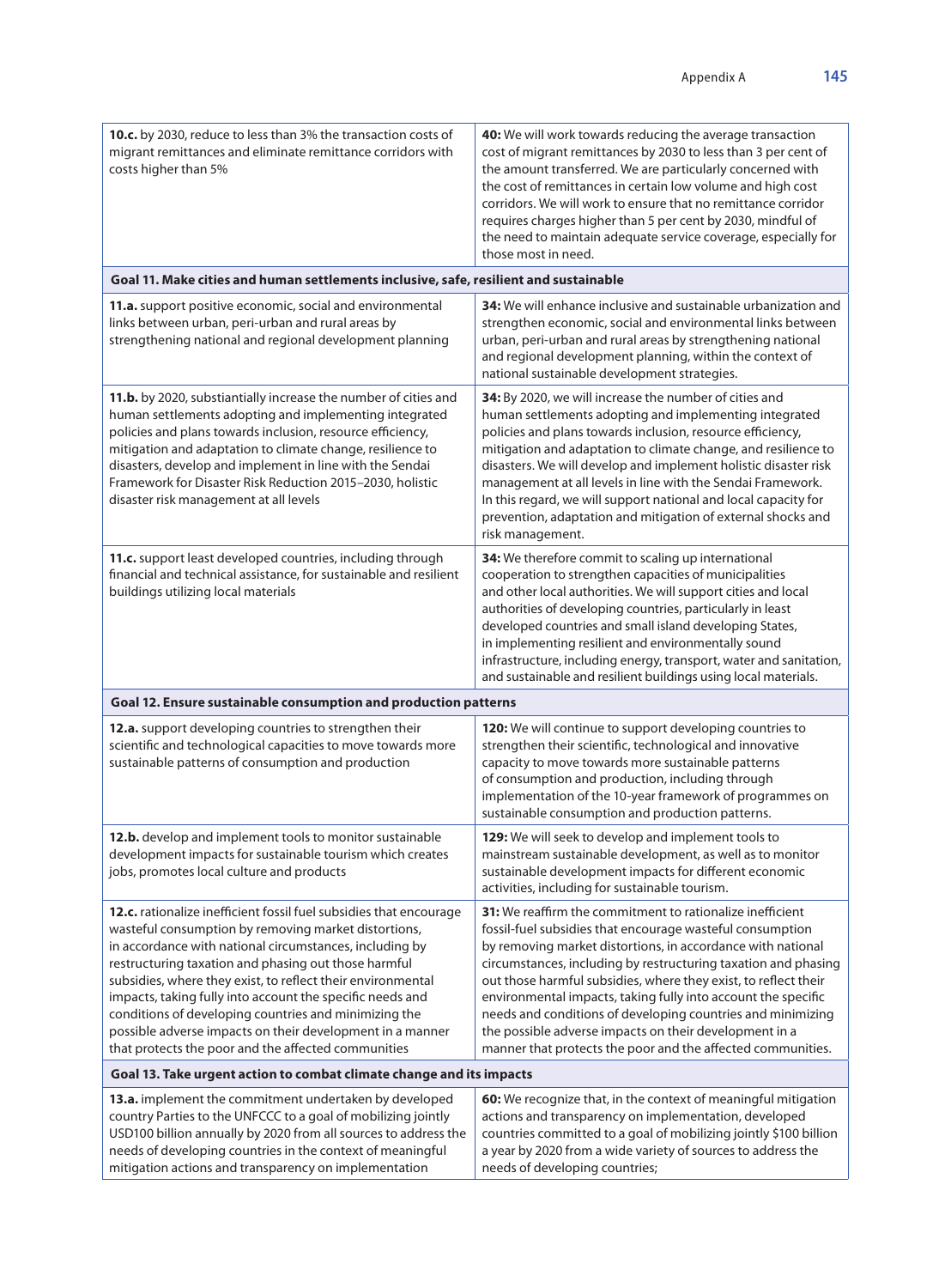| and fully operationalize the Green Climate Fund through its<br>capitalization as soon as possible                                                                                                                                                                                                                                                                                                                  |                                                                                                                                                                                                                                                                                                                                                                                                                                                                                                                                                                                                                                                                                                           |
|--------------------------------------------------------------------------------------------------------------------------------------------------------------------------------------------------------------------------------------------------------------------------------------------------------------------------------------------------------------------------------------------------------------------|-----------------------------------------------------------------------------------------------------------------------------------------------------------------------------------------------------------------------------------------------------------------------------------------------------------------------------------------------------------------------------------------------------------------------------------------------------------------------------------------------------------------------------------------------------------------------------------------------------------------------------------------------------------------------------------------------------------|
|                                                                                                                                                                                                                                                                                                                                                                                                                    | 61: We welcome the successful and timely initial resource<br>mobilization process of the Green Climate Fund, making it<br>the largest dedicated climate fund and enabling it to start<br>its activities in supporting developing country parties to the<br>United Nations Framework Convention on Climate Change. We<br>welcome the decision of the Board of the Green Climate Fund<br>to aim to start taking decisions on the approval of projects and<br>programmes no later than its third meeting in 2015 as well as<br>its decision regarding the formal replenishment process for<br>the Fund.                                                                                                      |
| 13.b. Promote mechanisms for raising capacities for effective<br>climate change related planning and management, in LDCs<br>and SIDs, including focusing on women, youth, local and<br>marginalized communities                                                                                                                                                                                                    | 115: We call for enhanced international support and<br>establishment of multi-stakeholder partnerships for<br>implementing effective and targeted capacity-building in<br>developing countries, including least developed countries,<br>landlocked developing countries, small island developing<br>States, African countries, and countries in conflict and post-<br>conflict situations, to support national plans to implement<br>all the sustainable development goals  It is also critical to<br>reinforce national efforts in capacity-building in developing<br>countries in such areas as  climate services, including<br>planning and management for both adaptation and<br>mitigation purposes. |
| Goal 14. Conserve and sustainably use the oceans, seas and marine resources for sustainable development                                                                                                                                                                                                                                                                                                            |                                                                                                                                                                                                                                                                                                                                                                                                                                                                                                                                                                                                                                                                                                           |
| 14.a. increase scientific knowledge, develop research<br>capacities and transfer marine technology taking into account<br>the Intergovernmental Oceanographic Commission Criteria<br>and Guidelines on the Transfer of Marine Technology, in order<br>to improve ocean health and to enhance the contribution<br>of marine biodiversity to the development of developing<br>countries, in particular SIDS and LDCs | <b>121:</b> We will increase scientific knowledge, develop research<br>capacity and transfer marine technology, taking into<br>account the Criteria and Guidelines on the Transfer of Marine<br>Technology adopted by the Intergovernmental Oceanographic<br>Commission, in order to improve ocean health and to enhance<br>the contribution of marine biodiversity to the development<br>of developing countries, in particular small island developing<br>States and least developed countries.                                                                                                                                                                                                         |
| 14.b. provide access of small-scale artisanal fishers to marine<br>resources and markets                                                                                                                                                                                                                                                                                                                           | <b>108:</b> We will also provide access for small-scale artisanal fishers<br>to marine resources and markets, consistent with sustainable<br>management practices as well as initiatives that add value to<br>outputs from small-scale fishers.                                                                                                                                                                                                                                                                                                                                                                                                                                                           |
| 14.c. Enhance the conservation and sustainable use of oceans<br>and their resources by implementing international law as<br>reflected in the United Nations Convention on the Law of the<br>Sea, which provides the legal framework for the conservation<br>and sustainable use of oceans and their resources, as recalled<br>in paragraph 158 of "The future we want"                                             | 64: We recognize that oceans, seas and coastal areas form an<br>integrated and essential component of the Earth's ecosystem<br>and are critical to sustaining it and that international law, as<br>reflected in the United Nations Convention on the Law of the<br>Sea, provides the legal framework for the conservation and the<br>sustainable use of the oceans and their resources.                                                                                                                                                                                                                                                                                                                   |
| Goal 15. Protect, restore and promote sustainable use of terrestrial ecosystems, sustainably manage forests, combat<br>desertification, and halt and reverse land degradation and halt biodiversity loss                                                                                                                                                                                                           |                                                                                                                                                                                                                                                                                                                                                                                                                                                                                                                                                                                                                                                                                                           |
| 15.a. mobilize and significantly increase from all sources<br>financial resources to conserve and sustainably use biodiversity<br>and ecosystems                                                                                                                                                                                                                                                                   | 63: We encourage the mobilization of financial resources from<br>all sources and at all levels to conserve and sustainably use<br>biodiversity and ecosystems.                                                                                                                                                                                                                                                                                                                                                                                                                                                                                                                                            |
| 15.b. mobilize significantly resources from all sources and at all<br>levels to finance sustainable forest management and provide<br>adequate incentives to developing countries to advance<br>sustainable forest management, including for conservation<br>and reforestation                                                                                                                                      | 63 cont: We encourage the mobilization of financial<br>resources from all sources and at all levels to conserve and<br>sustainably use biodiversity and ecosystems, including<br>promoting sustainable forest management  We commit to<br>supporting the efforts of countries to advance conservation<br>and restoration efforts, such as the African Union Great Green<br>Wall Initiative, and to providing support to countries in need<br>to enhance the implementation of their national biodiversity<br>strategies and action plans.                                                                                                                                                                 |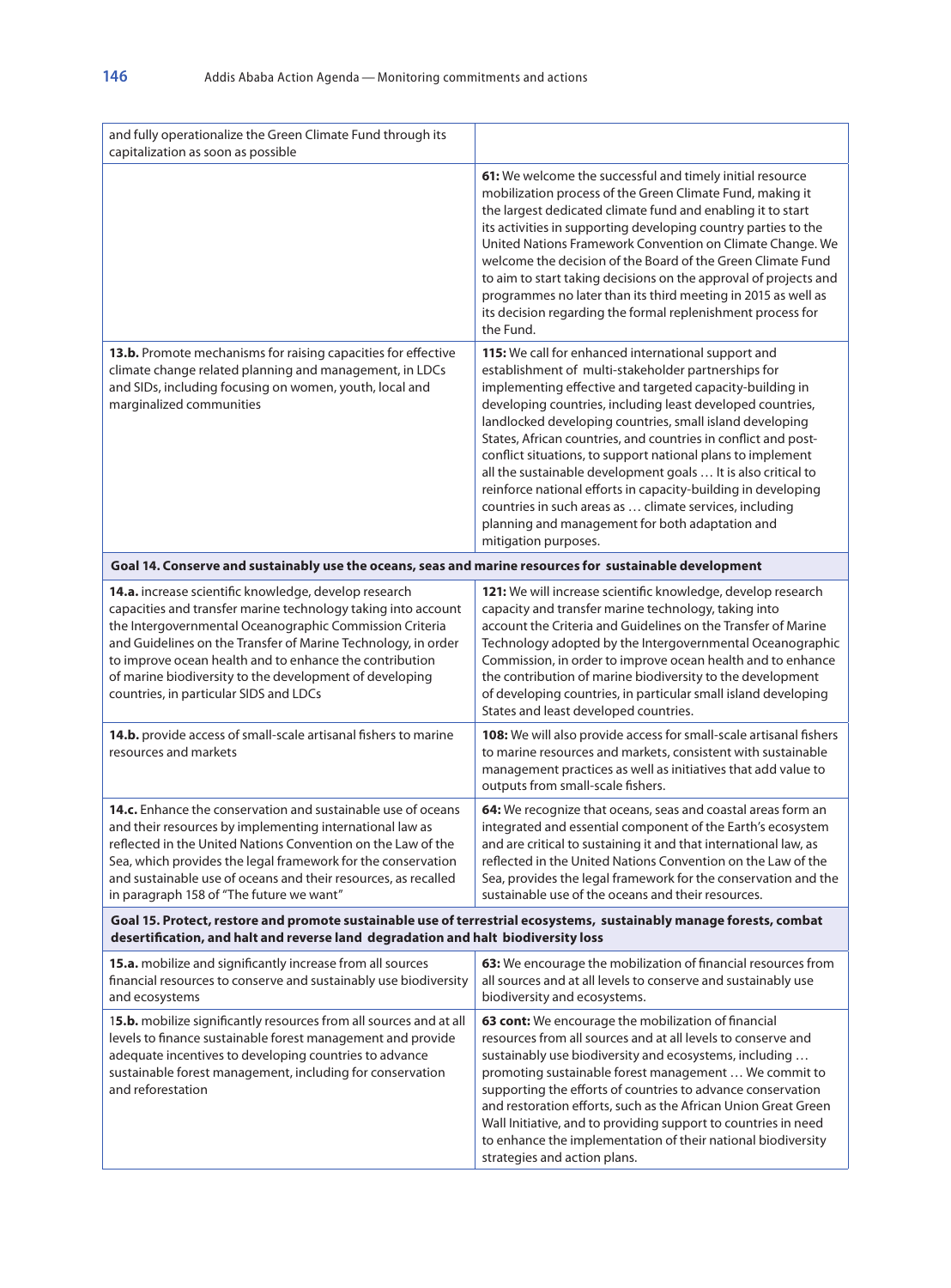| 15.c. enhance global support to efforts to combat poaching<br>and trafficking of protected species, including by increasing<br>the capacity of local communities to pursue sustainable<br>livelihood opportunities                                                                                              | 92: We resolve to enhance global support for efforts to combat<br>poaching and trafficking of protected species, trafficking in<br>hazardous waste, and trafficking in minerals, including by<br>strengthening both national regulation and international<br>cooperation, and increasing the capacity of local communities<br>to pursue sustainable livelihood opportunities.                                                                                                                                                                                                                                                                                                                                             |
|-----------------------------------------------------------------------------------------------------------------------------------------------------------------------------------------------------------------------------------------------------------------------------------------------------------------|---------------------------------------------------------------------------------------------------------------------------------------------------------------------------------------------------------------------------------------------------------------------------------------------------------------------------------------------------------------------------------------------------------------------------------------------------------------------------------------------------------------------------------------------------------------------------------------------------------------------------------------------------------------------------------------------------------------------------|
| Goal 16. Promote peaceful and inclusive societies for sustainable development, provide access to justice for all and<br>build effective, accountable and inclusive institutions at all levels                                                                                                                   |                                                                                                                                                                                                                                                                                                                                                                                                                                                                                                                                                                                                                                                                                                                           |
| 16.a. strengthen relevant national institutions, including<br>through international cooperation, for building capacities at<br>all levels, in particular in developing countries, for preventing<br>violence and combating terrorism and crime                                                                  | 112: We will strengthen regional, national and subnational<br>institutions to prevent all forms of violence, combat terrorism<br>and crime, and end human trafficking and exploitation of<br>persons, in particular women and children, in accordance with<br>international human rights law. We will effectively strengthen<br>national institutions to combat money-laundering, corruption<br>and the financing of terrorism, which have serious implications<br>for economic development and social cohesion. We will<br>enhance international cooperation for capacity-building in<br>these areas at all levels, in particular in developing countries.                                                               |
| 16.b. promote and enforce non-discriminatory laws and<br>policies for sustainable development                                                                                                                                                                                                                   | 21: We will promote and enforce non-discriminatory laws,<br>social infrastructure and policies for sustainable development.                                                                                                                                                                                                                                                                                                                                                                                                                                                                                                                                                                                               |
| Goal 17. Strengthen the means of implementation and revitalize the global partnership for sustainable development                                                                                                                                                                                               |                                                                                                                                                                                                                                                                                                                                                                                                                                                                                                                                                                                                                                                                                                                           |
| <b>Finance</b>                                                                                                                                                                                                                                                                                                  |                                                                                                                                                                                                                                                                                                                                                                                                                                                                                                                                                                                                                                                                                                                           |
| 17.1. strengthen domestic resource mobilization                                                                                                                                                                                                                                                                 | 20: Building on the considerable achievements in many<br>countries since Monterrey, we remain committed to further<br>strengthening the mobilization and effective use of domestic<br>resources.                                                                                                                                                                                                                                                                                                                                                                                                                                                                                                                          |
| 17.1. cont.:  including through international support to<br>developing countries to improve domestic capacity for tax and<br>other revenue collection                                                                                                                                                           | 22: We recognize that significant additional domestic<br>public resources, supplemented by international assistance<br>as appropriate, will be critical to realizing sustainable<br>development and achieving the sustainable development<br>goals  In this regard, we will strengthen international<br>cooperation to support efforts to build capacity in developing<br>countries, including through enhanced official development<br>assistance (ODA).                                                                                                                                                                                                                                                                 |
| 17.2. developed countries to implement fully their ODA<br>commitments, including to provide 0.7% of GNI in ODA to<br>developing countries of which 0.15-0.20% to least-developed<br>countries; ODA providers are encourged to consider setting a<br>target to provide at least 0.20 per cent of ODA/GNI to LDCs | 51: ODA providers reaffirm their respective ODA commitments,<br>including the commitment by many developed countries to<br>achieve the target of 0.7 per cent of ODA/GNI and 0.15 to 0.20<br>per cent of ODA/GNI to least developed countries.                                                                                                                                                                                                                                                                                                                                                                                                                                                                            |
| 17.3. mobilize additional financial resources for developing<br>countries from multiple sources                                                                                                                                                                                                                 | cross-cutting                                                                                                                                                                                                                                                                                                                                                                                                                                                                                                                                                                                                                                                                                                             |
| 17.4. assist developing countries in attaining long-term<br>debt sustainability through coordinated policies aimed at<br>fostering debt financing, debt relief and debt restructuring, as<br>appropriate, and address the external debt of highly indebted<br>poor countries (HIPC) to reduce debt distress     | 94: We recognize the need to assist developing countries in<br>attaining long-term debt sustainability through coordinated<br>policies aimed at fostering debt financing, debt relief, debt<br>restructuring and sound debt management, as appropriate. We<br>will continue to support the remaining HIPC-eligible countries<br>that are working to complete the HIPC process. On a case-by-<br>case basis we could explore initiatives to support non-HIPC<br>countries with sound economic policies to enable them to<br>address the issue of debt sustainability. We will support the<br>maintenance of debt sustainability in those countries that have<br>received debt relief and achieved sustainable debt levels. |
| 17.5. adopt and implement investment promotion<br>regimes for LDCs                                                                                                                                                                                                                                              | 46: We resolve to adopt and implement investment promotion<br>regimes for least developed countries.                                                                                                                                                                                                                                                                                                                                                                                                                                                                                                                                                                                                                      |
| <b>Technology</b>                                                                                                                                                                                                                                                                                               |                                                                                                                                                                                                                                                                                                                                                                                                                                                                                                                                                                                                                                                                                                                           |
| 17.6. enhance North-South, South-South and triangular<br>regional and international cooperation on and access to                                                                                                                                                                                                | 120: We will encourage the development, dissemination and<br>diffusion and transfer of environmentally sound technologies                                                                                                                                                                                                                                                                                                                                                                                                                                                                                                                                                                                                 |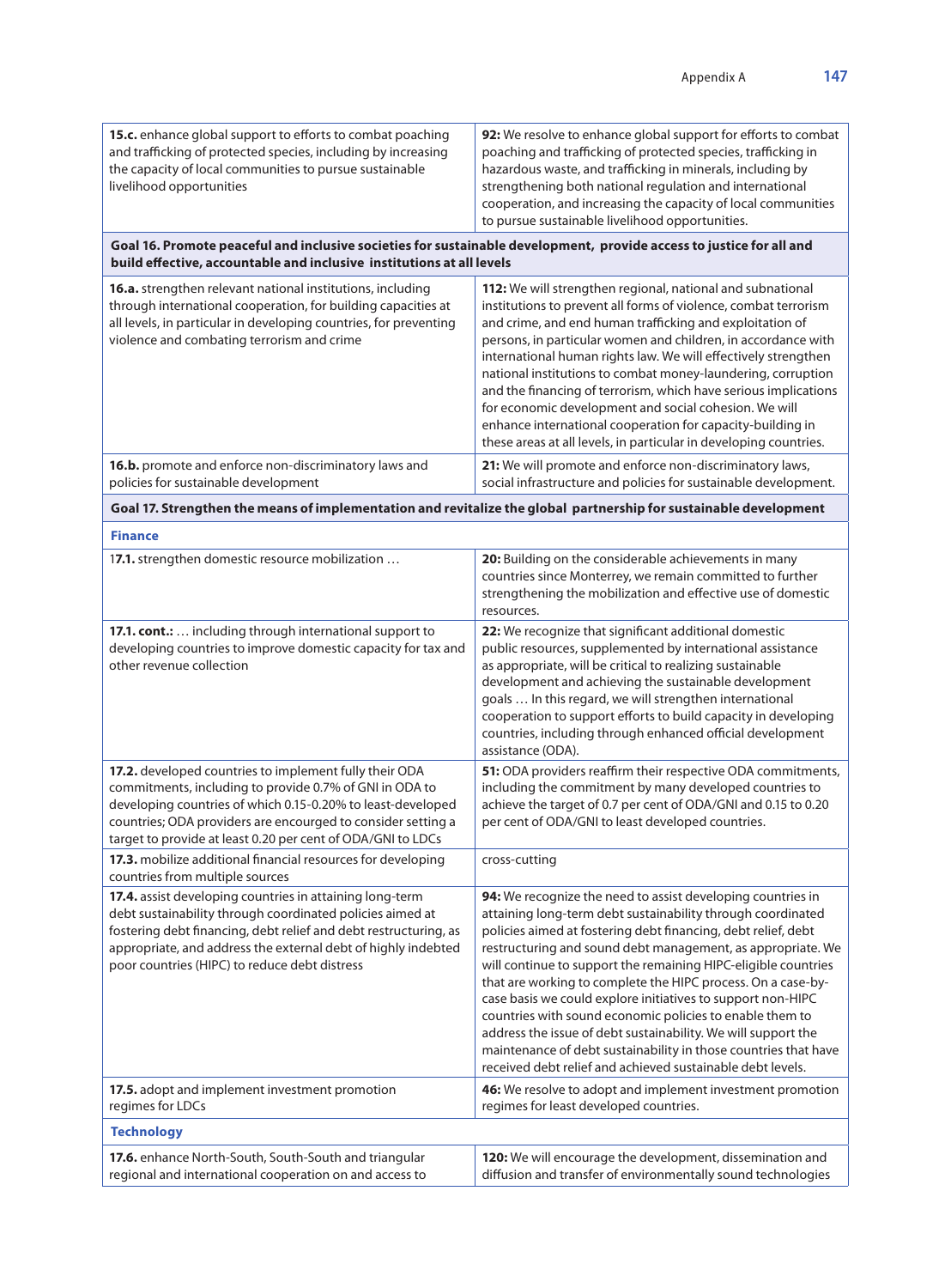| science, technology and innovation, and enhance knowledge<br>sharing on mutually agreed terms                                                                                                                                                                                       | to developing countries on favourable terms, including on<br>concessional and preferential terms, as mutually agreed.<br>We will endeavour to step up international cooperation and<br>collaboration in science, research, technology and innovation,<br>including through public-private and multi stakeholder<br>partnerships, and on the basis of common interest and mutual<br>benefit, focusing on the needs of developing countries and the<br>achievement of the sustainable development goals.                                                                                                                                                                         |
|-------------------------------------------------------------------------------------------------------------------------------------------------------------------------------------------------------------------------------------------------------------------------------------|--------------------------------------------------------------------------------------------------------------------------------------------------------------------------------------------------------------------------------------------------------------------------------------------------------------------------------------------------------------------------------------------------------------------------------------------------------------------------------------------------------------------------------------------------------------------------------------------------------------------------------------------------------------------------------|
| 17.6. cont:  including through improved coordination<br>among existing mechanisms, particularly at UN level                                                                                                                                                                         | 122: We invite specialized agencies, funds and programmes<br>of the United Nations system with technology-intensive<br>mandates to further promote the development and diffusion<br>of relevant science, technologies and capacity-building<br>through their respective work programmes. We commit to<br>strengthening coherence and synergies among science and<br>technology initiatives within the United Nations system, with<br>a view to eliminating duplicative efforts and recognizing the<br>many successful existing efforts in this space.                                                                                                                          |
| 17.6. cont.: and through a global technology<br>facilitation mechanism                                                                                                                                                                                                              | <b>123:</b> We decide to establish a Technology Facilitation<br>Mechanism. The Mechanism will be launched at the United<br>Nations summit for the adoption of the post-2015 development<br>agenda in order to support the sustainable development goals.                                                                                                                                                                                                                                                                                                                                                                                                                       |
| 17.7. promote development, transfer, dissemination and<br>diffusion of environmentally sound technologies to developing<br>countries on favourable terms, including on concessional and<br>preferential terms, as mutually agreed                                                   | 120: We will encourage the development, dissemination and<br>diffusion and transfer of environmentally sound technologies<br>to developing countries on favourable terms, including on<br>concessional and preferential terms, as mutually agreed.                                                                                                                                                                                                                                                                                                                                                                                                                             |
| 17.8. fully operationalize the Technology Bank and STI<br>(Science, Technology and Innovation) capacity building<br>mechanism for LDCs by 2017                                                                                                                                      | <b>124:</b> We look forward to the recommendations of the<br>Secretary-General's High-level Panel on the Technology<br>Bank for Least Developed Countries on the feasibility and<br>organizational and operational functions of a proposed<br>technology bank and science, technology and innovation<br>capacity-building mechanism for least developed<br>countries. We will take into account the High-level Panel's<br>recommendations on the scope, functions, institutional<br>linkages and organizational aspects of the proposed bank, with<br>a view to operationalizing it by 2017, and will seek to promote<br>synergies with the Technology Facilitation Mechanism. |
| 17.8. cont:  and enhance the use of enabling technologies in<br>particular ICT                                                                                                                                                                                                      | 114: We will promote the development and use of information<br>and communications technology (ICT) infrastructure, as well<br>as capacity-building, particularly in least developed countries,<br>landlocked developing countries and small island developing<br>States, including rapid universal and affordable access to the<br>Internet.                                                                                                                                                                                                                                                                                                                                   |
| <b>Capacity building</b>                                                                                                                                                                                                                                                            |                                                                                                                                                                                                                                                                                                                                                                                                                                                                                                                                                                                                                                                                                |
| 17.9. enhance international support for implementing effective<br>and targeted capacity building in developing countries<br>to support national plans to implement all sustainable<br>development goals, including through North-South, South-<br>South, and triangular cooperation | 115: We call for enhanced international support and<br>establishment of multi stakeholder partnerships for<br>implementing effective and targeted capacity-building in<br>developing countries, including least developed countries,<br>landlocked developing countries, small island developing<br>States, African countries, and countries in conflict and post-<br>conflict situations, to support national plans to implement all<br>the sustainable development goals.                                                                                                                                                                                                    |
| <b>Trade</b>                                                                                                                                                                                                                                                                        |                                                                                                                                                                                                                                                                                                                                                                                                                                                                                                                                                                                                                                                                                |
| 17.10. promote a universal, rules-based, open, non-<br>discriminatory and equitable multilateral trading system<br>under the WTO                                                                                                                                                    | 79: We will continue to promote a universal, rules-based, open,<br>transparent, predictable, inclusive, non-discriminatory and<br>equitable multilateral trading system under the World Trade<br>Organization (WTO).                                                                                                                                                                                                                                                                                                                                                                                                                                                           |
| 17.10. cont.:  including through the conclusion of<br>negotiations within its Doha Development Agenda                                                                                                                                                                               | 83: As a means of fostering growth in global trade, we call on<br>WTO members to redouble their efforts to promptly conclude                                                                                                                                                                                                                                                                                                                                                                                                                                                                                                                                                   |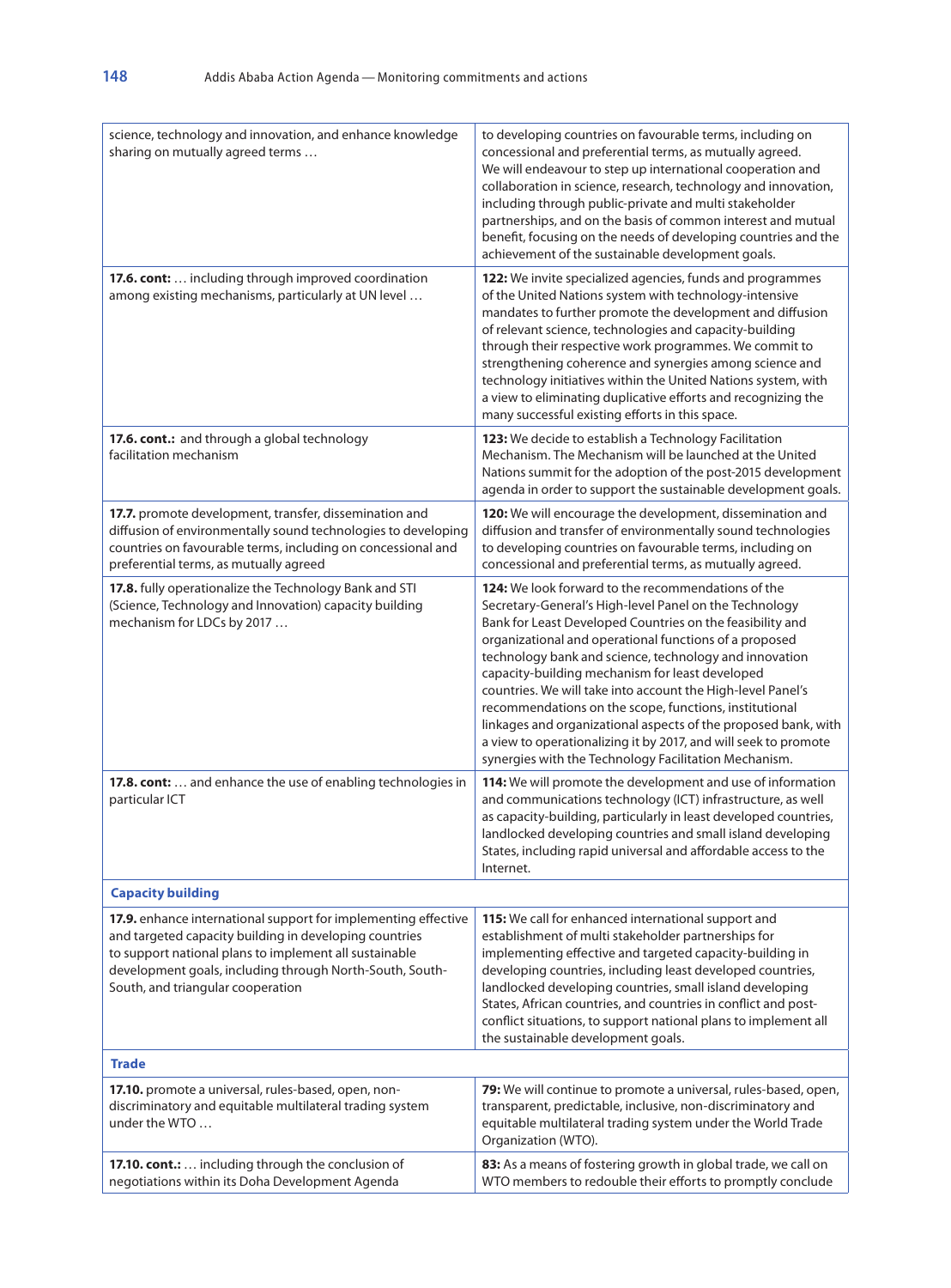|                                                                                                                                                                                                                                                                                                                                                       | the negotiations on the Doha Development Agenda and<br>reiterate that development concerns form an integral part of<br>the Doha Development Agenda, which places the needs and<br>interests of developing countries, including least developed<br>countries, at the heart of the Doha Work Programme.                                                                                                                                                                                                                                                                                                                                                                                                                                                                |
|-------------------------------------------------------------------------------------------------------------------------------------------------------------------------------------------------------------------------------------------------------------------------------------------------------------------------------------------------------|----------------------------------------------------------------------------------------------------------------------------------------------------------------------------------------------------------------------------------------------------------------------------------------------------------------------------------------------------------------------------------------------------------------------------------------------------------------------------------------------------------------------------------------------------------------------------------------------------------------------------------------------------------------------------------------------------------------------------------------------------------------------|
| 17.11. increase significantly the exports of developing<br>countries, in particular with a view to doubling the LDC share<br>of global exports by 2020                                                                                                                                                                                                | 82: We will endeavour to significantly increase world trade in<br>a manner consistent with the sustainable development goals,<br>including exports from developing countries, in particular<br>from least developed countries with a view towards doubling<br>their share of global exports by 2020 as stated in the Istanbul<br>Programme of Action.                                                                                                                                                                                                                                                                                                                                                                                                                |
| 17.12. realize timely implementation of duty-free, quota-<br>free market access on a lasting basis for all least developed<br>countries consistent with WTO decisions, including through<br>ensuring that preferential rules of origin applicable to imports<br>from LDCs are transparent and simple, and contribute to<br>facilitating market access | 85: We call on developed country WTO members and<br>developing country WTO members declaring themselves in a<br>position to do so to realize timely implementation of duty-free<br>and quota-free market access on a lasting basis for all products<br>originating from all least developed countries, consistent with<br>WTO decisions.                                                                                                                                                                                                                                                                                                                                                                                                                             |
| <b>Systemic issues</b>                                                                                                                                                                                                                                                                                                                                |                                                                                                                                                                                                                                                                                                                                                                                                                                                                                                                                                                                                                                                                                                                                                                      |
| <b>Policy and institutional coherence</b>                                                                                                                                                                                                                                                                                                             |                                                                                                                                                                                                                                                                                                                                                                                                                                                                                                                                                                                                                                                                                                                                                                      |
| 17.13. enhance global macroeconomic stability including<br>through policy coordination and policy coherence                                                                                                                                                                                                                                           | 105: We will continue to strengthen international coordination<br>and policy coherence to enhance global financial and<br>macroeconomic stability.                                                                                                                                                                                                                                                                                                                                                                                                                                                                                                                                                                                                                   |
| 17.14. enhance policy coherence for sustainable development                                                                                                                                                                                                                                                                                           | 9: We commit to pursuing policy coherence and an enabling<br>environment for sustainable development at all levels and<br>by all actors, and to reinvigorating the global partnership for<br>sustainable development;                                                                                                                                                                                                                                                                                                                                                                                                                                                                                                                                                |
|                                                                                                                                                                                                                                                                                                                                                       | 103: We recognize the importance of policy coherence for<br>sustainable development and we call upon countries to assess<br>the impact of their policies on sustainable development;                                                                                                                                                                                                                                                                                                                                                                                                                                                                                                                                                                                 |
|                                                                                                                                                                                                                                                                                                                                                       | 105: We will continue to strengthen international coordination<br>and policy coherence to enhance global financial and<br>macroeconomic stability.                                                                                                                                                                                                                                                                                                                                                                                                                                                                                                                                                                                                                   |
| 17.15. respect each country's policy space and leadership to<br>establish and implement policies for poverty eradication and<br>sustainable development                                                                                                                                                                                               | 9: We will respect each country's policy space and leadership<br>to implement policies for poverty eradication and sustainable<br>development, while remaining consistent with relevant<br>international rules and commitments.                                                                                                                                                                                                                                                                                                                                                                                                                                                                                                                                      |
| Multi-stakeholder partnerships                                                                                                                                                                                                                                                                                                                        |                                                                                                                                                                                                                                                                                                                                                                                                                                                                                                                                                                                                                                                                                                                                                                      |
| 17.16. enhance the global partnership for sustainable<br>development complemented by multi-stakeholder<br>partnerships that mobilize and share knowledge, expertise,<br>technologies and financial resources to support the<br>achievement of sustainable development goals in all countries,<br>particularly developing countries                    | 9: We commit to  reinvigorating the global partnership for<br>sustainable development;                                                                                                                                                                                                                                                                                                                                                                                                                                                                                                                                                                                                                                                                               |
|                                                                                                                                                                                                                                                                                                                                                       | 10: The enhanced and revitalized global partnership for<br>sustainable development, led by Governments, will be a<br>vehicle for strengthening international cooperation for<br>implementation of the post-2015 development agenda.<br>Multi-stakeholder partnerships and the resources,<br>knowledge and ingenuity of the private sector, civil society,<br>the scientific community, academia, philanthropy and<br>foundations, parliaments, local authorities, volunteers and<br>other stakeholders will be important to mobilize and share<br>knowledge, expertise, technology and financial resources,<br>complement the efforts of Governments, and support the<br>achievement of the sustainable development goals, in<br>particular in developing countries. |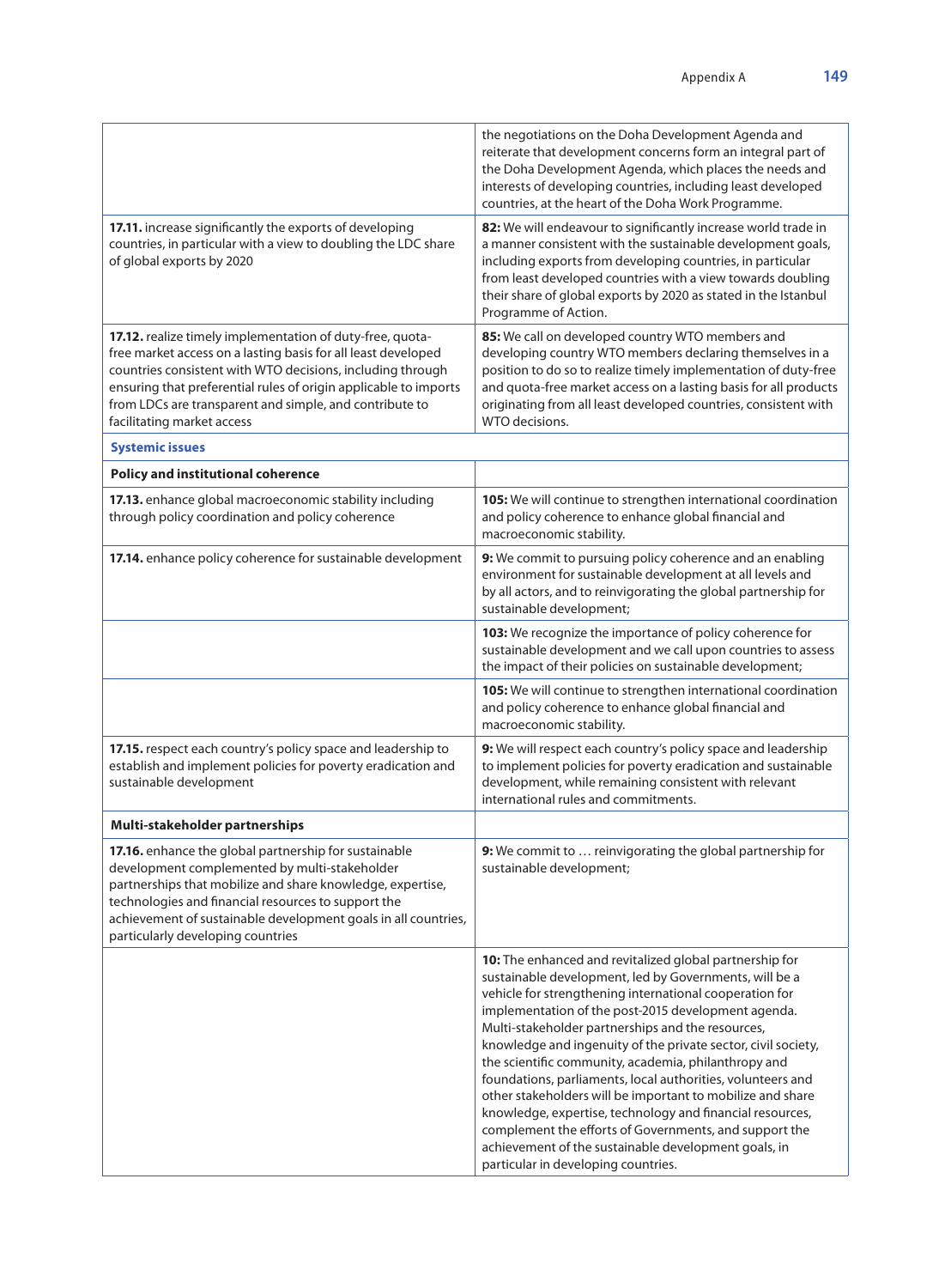| <b>17.17.</b> encourage and promote effective public, public-private,<br>and civil society partnerships, building on the experience and<br>resourcing strategies of partnerships                                                                                                                                                                                             | 76: We recognize that genuine, effective and durable multi-<br>stakeholder partnerships can play an important role in<br>advancing sustainable development. We will encourage and<br>promote such partnerships to support country-driven priorities<br>and strategies, building on lessons learned and available<br>expertise;                                                                                                                                                                                                                                                                                                                      |
|------------------------------------------------------------------------------------------------------------------------------------------------------------------------------------------------------------------------------------------------------------------------------------------------------------------------------------------------------------------------------|-----------------------------------------------------------------------------------------------------------------------------------------------------------------------------------------------------------------------------------------------------------------------------------------------------------------------------------------------------------------------------------------------------------------------------------------------------------------------------------------------------------------------------------------------------------------------------------------------------------------------------------------------------|
|                                                                                                                                                                                                                                                                                                                                                                              | 46: We encourage the use of innovative mechanisms and<br>partnerships to encourage greater international private<br>financial participation in LDCs, LLDCs, SIDS, many MICs and<br>countries in conflict and post-conflict situations;                                                                                                                                                                                                                                                                                                                                                                                                              |
|                                                                                                                                                                                                                                                                                                                                                                              | 48: We recognize that both public and private investment have<br>key roles to play in infrastructure financing, including through<br>tools and mechanisms such as public-private partnerships;                                                                                                                                                                                                                                                                                                                                                                                                                                                      |
|                                                                                                                                                                                                                                                                                                                                                                              | <b>117:</b> We will encourage knowledge-sharing and the promotion<br>of cooperation and partnerships between stakeholders,<br>including between Governments, firms, academia and civil<br>society, in sectors contributing to the achievement of the<br>sustainable development goals.                                                                                                                                                                                                                                                                                                                                                              |
| Data, monitoring and accountability                                                                                                                                                                                                                                                                                                                                          |                                                                                                                                                                                                                                                                                                                                                                                                                                                                                                                                                                                                                                                     |
| 17.18. by 2020, enhance capacity building support to<br>developing countries, including for LDCs and SIDS, to increase<br>significantly the availability of high-quality, timely and reliable<br>data disaggregated by income, gender, age, race, ethnicity,<br>migratory status, disability, geographic location and other<br>characteristics relevant in national contexts | <b>126:</b> We will seek to increase and use high-quality, timely<br>and reliable data disaggregated by sex, age, geography,<br>income, race, ethnicity, migratory status, disability, and other<br>characteristics relevant in national contexts. We will enhance<br>capacity-building support to developing countries, including<br>for least developed countries, landlocked developing countries<br>and small island developing States, for this purpose and<br>provide international cooperation, including through technical<br>and financial support, to further strengthen the capacity of<br>national statistical authorities and bureaux. |
| 17.19. by 2030, build on existing initiatives to develop<br>measurements of progress on sustainable development that<br>complement GDP,                                                                                                                                                                                                                                      | 129: We further call on the United Nations system, in<br>consultation with the international financial institutions, to<br>develop transparent measurements of progress on sustainable<br>development that go beyond per capita income, building on<br>existing initiatives as appropriate. These should recognize<br>poverty in all of its forms and dimensions, and the social,<br>economic and environmental dimensions of domestic output<br>and structural gaps at all levels.                                                                                                                                                                 |
| 17.19. cont.: and support statistical capacity building in<br>developing countries                                                                                                                                                                                                                                                                                           | <b>126:</b> We will seek to increase and use high-quality, timely<br>and reliable data disaggregated by sex, age, geography,<br>income, race, ethnicity, migratory status, disability, and other<br>characteristics relevant in national contexts. We will enhance<br>capacity-building support to developing countries  for this<br>purpose and provide international cooperation, including<br>through technical and financial support, to further strengthen<br>the capacity of national statistical authorities and bureaux.                                                                                                                    |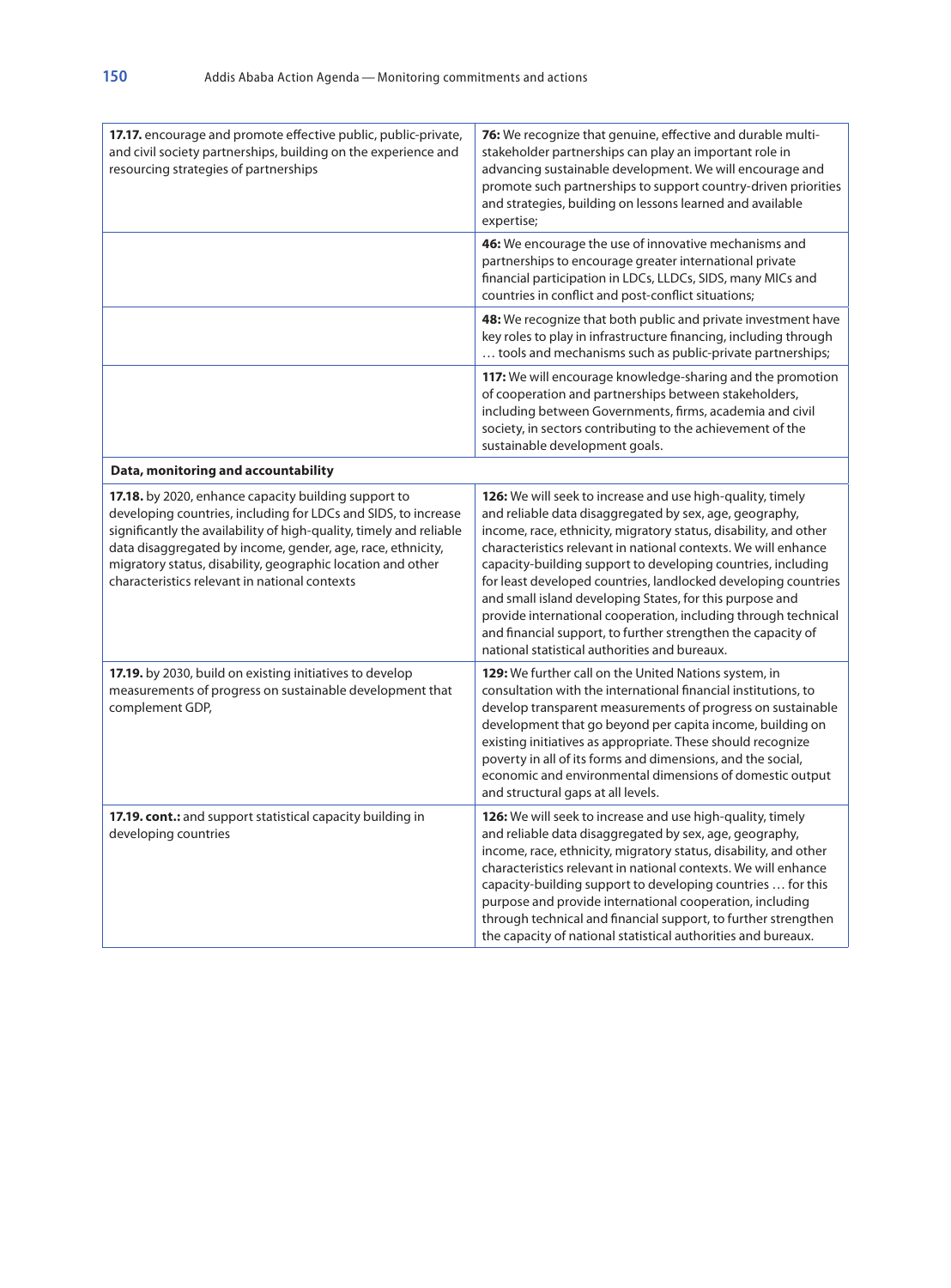## **Appendix B**

## **Voluntary initiatives and commitments announced in conjunction with the Addis Ababa conference**

In the context of the Third International Conference on Financing for Development, multiple voluntary initiatives and commitments were announced. These announcements complement the commitments in the Addis Agenda and are expected to support its implementation. Announcements were made by all actors – governments, international organizations, including development banks, businesses, civil society, and the philanthropic community. Several initiatives also form new partnerships among different actors that join forces to achieve shared goals.

These initiatives and commitments cover virtually all action areas of the Addis Agenda, with a particular concentration in domestic public resources, private business and finance, international development cooperation, and science, technology, innovation and capacity building. From a sector perspective, initiatives are focused on - but not limited to - tax, infrastructure finance, private sector investment risk reduction, financing of social needs, in particular health and education, climate change and data.

In future years, the Task Force will include updates on these voluntary initiatives and commitments in its reporting on the Addis Agenda as a separate appendix. The Task Force invites leaders from all initiatives to actively report on the progress achieved, to describe how their initiatives contribute to the financing for development process and to share lessons learned. Reporting on the voluntary initiatives will support the implementation of the Addis Agenda by ensuring accountability, giving visibility to success stories and allowing actors to benefit from each other's experience.

A full list of the initiatives directly submitted to the United Nations Department of Economic and Social Affairs (DESA) by governments or other actors can be retrieved from the website of the Addis Conference: http://www.un.org/esa/ffd/ffd3/ commitments.html. More details about the direct submissions can be also found in the forthcoming publication on side events and voluntary commitments from the Addis Ababa conference. However, the list should not be seen as complete. While it covers most of the initiatives announced directly at the Addis Ababa conference, it does not include other announcements made in conjunction with the conference. Furthermore, as much as the implementation of the Addis Agenda is a dynamic process, additional initiatives and commitments will emerge in the coming years, for example during the annual ECOSCOC Forum on Financing for Development Follow-up.

Therefore, DESA and the Task Force in the future may also include additional initiatives in its reporting that are particularly relevant to the financing for development process and means of implementation. DESA and the Task Force want to encourage all actors to continue sharing information not only about existing initiatives, but also about newly established initiatives in support of the financing for development process. This will enable the compilation of an extensive and systematic database that will make a meaningful contribution to the monitoring and follow-up mechanism of the Addis Agenda, the overall financing for development process and the means of implementation of the SDGs.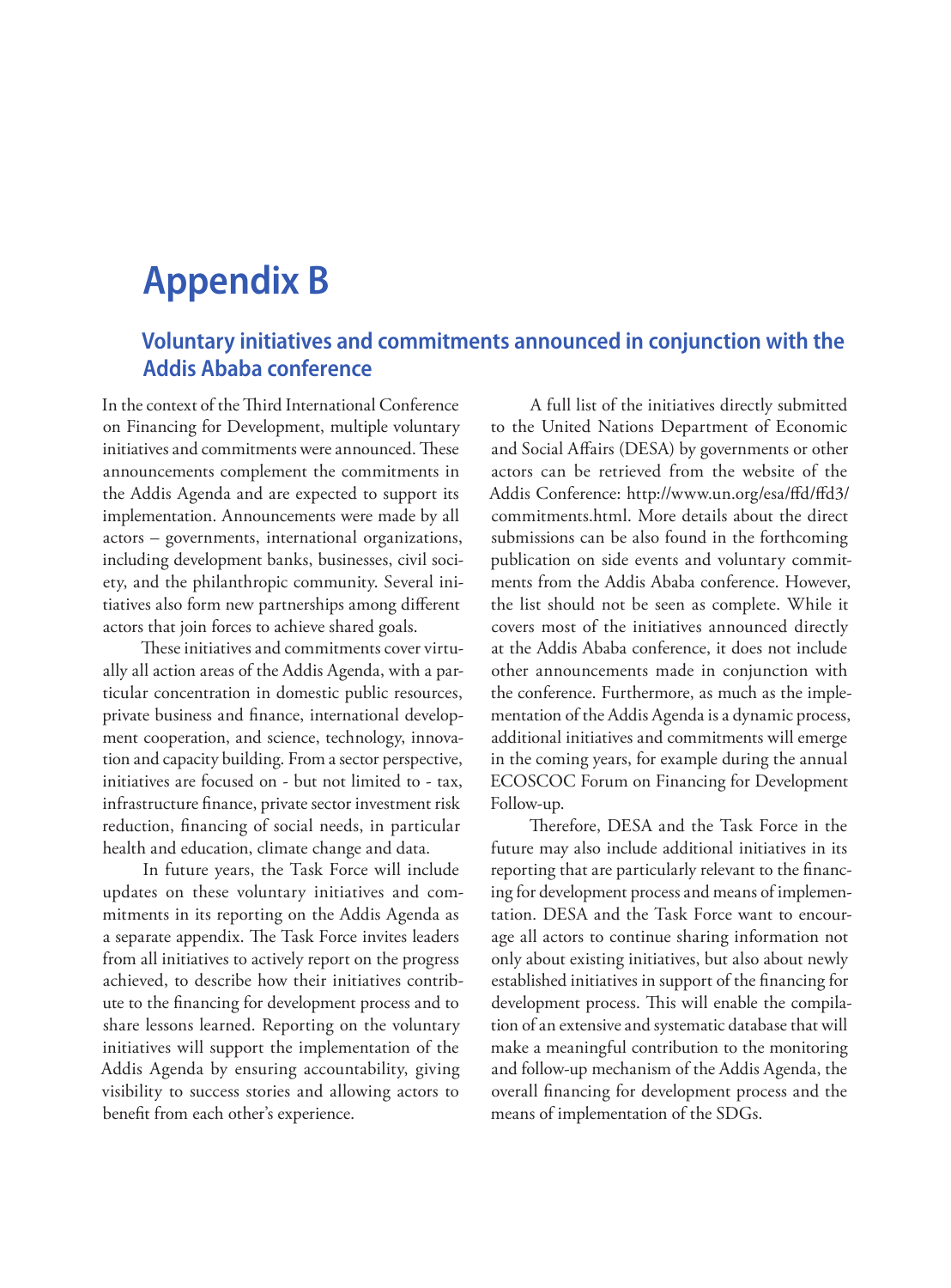| capacity-building<br>innovation and<br>II.G Science,<br>technology,   | medicines (121),<br>Addressing digital<br>development of<br>research and<br>divide (114),<br>vaccines and                   | productivity (115),<br>research (121),<br>development for<br>cooperation for<br>agricultural<br>agriculture<br>Capacity | and development of<br>medicines (121),<br>Support research<br>vaccines and                                                | investment in STEM<br>enhanced technical,<br>vocational, tertiary<br>education (119),<br>education,<br>Scaled up          | women (114), equal<br>Promote access to<br>women and girls<br>access to STEM<br>technology for<br>education for<br>$(119)$        | Capacity building<br>sanitation (115),<br>for water and                                                                                            | technologies (49),<br>investment in<br>clean energy<br>Promote<br>$\vdots$                                                             | innovations (114),<br>Development and<br>dissemination of<br>technologies to<br>SMEs (116),<br>diffusion of                             |
|-----------------------------------------------------------------------|-----------------------------------------------------------------------------------------------------------------------------|-------------------------------------------------------------------------------------------------------------------------|---------------------------------------------------------------------------------------------------------------------------|---------------------------------------------------------------------------------------------------------------------------|-----------------------------------------------------------------------------------------------------------------------------------|----------------------------------------------------------------------------------------------------------------------------------------------------|----------------------------------------------------------------------------------------------------------------------------------------|-----------------------------------------------------------------------------------------------------------------------------------------|
| systemic issues<br>II.F Addressing                                    | reduce spillovers<br>Coordination to<br>from financial<br>crises (105),                                                     | markets (108),<br>food commodity<br>ensure proper<br>functioning of<br>Measures to                                      |                                                                                                                           | migrants (111),<br>Recognition of<br>education of                                                                         | selection of heads<br>institutions (106),<br>ending human<br>Gender-based<br>women (112),<br>trafficking of<br>of financial       |                                                                                                                                                    | technologies (49),<br>investment in<br>clean energy<br>Promote                                                                         | <b>Reducing spillover</b><br>effects of financial<br>enhancing global<br>macro stability<br>financial and<br>crises (104),<br>$(105)$ , |
| II.E Debt and debt<br>sustainability                                  | Consideration of<br>debt relief for<br>shocks (102),<br>experiencing<br>countries                                           | Borrowing as an<br>important tool<br>for financing<br>SDGs (93),                                                        | Debt-to-health<br>swaps (102),                                                                                            | Borrowing as an<br>important tool<br>for financing<br>SDGs (93),                                                          |                                                                                                                                   | investment (48),<br>Management of<br>infrastructure<br>liabilities for<br>contingent                                                               | investment (48),<br>Management of<br>infrastructure<br>liabilities for<br>contingent<br>ł                                              | to promote growth<br>Durable solutions<br>to debt problems<br>(66)                                                                      |
| trade as an engine<br>II.D International<br>for development           | Trade as engine for<br>employment (79),<br>eradication, to<br>productive<br>promote<br>poverty                              | world agricultural<br>trade restrictions,<br>Correction and<br>markets (83),<br>prevention of<br>distortions in         | taking measures to<br><b>TRIPS Agreement</b><br>members from<br>not to prevent<br>protect public<br>health (86),          |                                                                                                                           | Address specific<br>women in trade<br>challenges of<br>$(90)$                                                                     |                                                                                                                                                    |                                                                                                                                        | Trade as an engine<br>promote growth<br>for growth (79),<br>integration to<br>regional<br>$(87)$                                        |
| II.C International<br>development<br>cooperation                      | greatest needs<br>(52), South-South<br>cooperation and<br>eradication (57),<br><b>DDA</b> focus on<br>those with<br>poverty | international efforts<br>women farmers<br>Coordination of<br>smallholders,<br>to support<br>(13),                       | health emergencies<br>health systems (77)<br>(68), strengthening<br>support to social<br>$compact(12)$ ,<br>International | education (78),<br>allow all children<br>cooperation to<br><b>International</b><br>to complete<br>Scaled up               | bank safeguards on<br>(53), development<br>gender equality<br>gender equality<br>allocations for<br>Reporting<br>(75),            | support to social<br>compact (12),<br>International                                                                                                | compact (12), MDB<br>infrastructure (75),<br>support to social<br>International<br>financing for<br>÷                                  | Lending by MDBs<br>$(70)$ ,                                                                                                             |
| II.B Domestic and<br>private business<br>international<br>and finance | Financial inclusion<br>(39), remittance<br>costs (40),<br>Responsible                                                       | agricultural banks<br>agriculture (45)<br>agriculture (13),<br>investments in<br>support to<br>(39), FDI in             | Foster a dynamic<br>health standards<br>while protecting<br>business sector,<br>functioning<br>and well-<br>$(37)$ ,      |                                                                                                                           | economy (41), equal<br>rights for women to<br>economic resources<br>Removing barriers<br>participation in<br>for women's<br>(41), |                                                                                                                                                    | increasing share of<br>Promoting private<br>technology (49),<br>investment in<br>clean energy<br>technology,<br>renewable              | Private business as<br>economic growth<br>and job creation<br>a driver of<br>$(35)$ ,                                                   |
| II.A Domestic public<br>resources                                     | tax systems (22),<br>(12), progressive<br>Social compact                                                                    | increasing public<br>initiatives (13),<br>infrastructure,<br>investment in<br>research,<br>pro-poor                     | (12), price and tax<br>ices,<br>ealth<br>measures on<br>tobacco (32),<br>Investments in<br>including h<br>public serv     | $(12)$<br>public services,<br>Investments in<br>education<br><b>including</b>                                             | non-discriminatory<br>$(30)$<br>gender<br>Enforcement of<br>responsive<br>budgeting<br>laws (21),                                 | (12),<br>capacities<br>including water and<br>of municipalities<br>ces,<br>ą<br>public servi<br>strengthen<br>Investment<br>sanitation<br>$(34)$ . | energy infrastructure<br>(33),<br>bank investment in<br>including energy<br>(12), development<br>public services,<br>£,<br>Investments | decent work for all<br>employment and<br>strategies (18),<br>uil and<br>development<br>productive<br>in national<br>Include fr          |
|                                                                       | in all its forms<br>Goal 1. End<br>poverty<br>everywhere                                                                    | and improved nutrition,<br>and promote<br>sustainable agriculture<br>achieve food security<br>Goal 2. End hunger,       | Goal 3. Ensure<br>healthy lives and<br>promote well-being<br>at all ages<br>for all                                       | Goal 4. Ensure<br>inclusive and equitable quality education<br>and promote life-long learning<br>opportunities<br>for all | gender equality<br>all women and girls<br>Goal 5. Achieve<br>and empower                                                          | availability and<br>sustainable management<br>of water and sanitation<br>for all<br>Goal 6. Ensure                                                 | Goal 7. Ensure<br>reliable, sustainable,<br>and modern energy<br>for all<br>access to affordable,                                      | economic growth, full and productive<br>Goal 8. Promote<br>sustained, inclusive and sustainable<br>employment and decent work for all   |